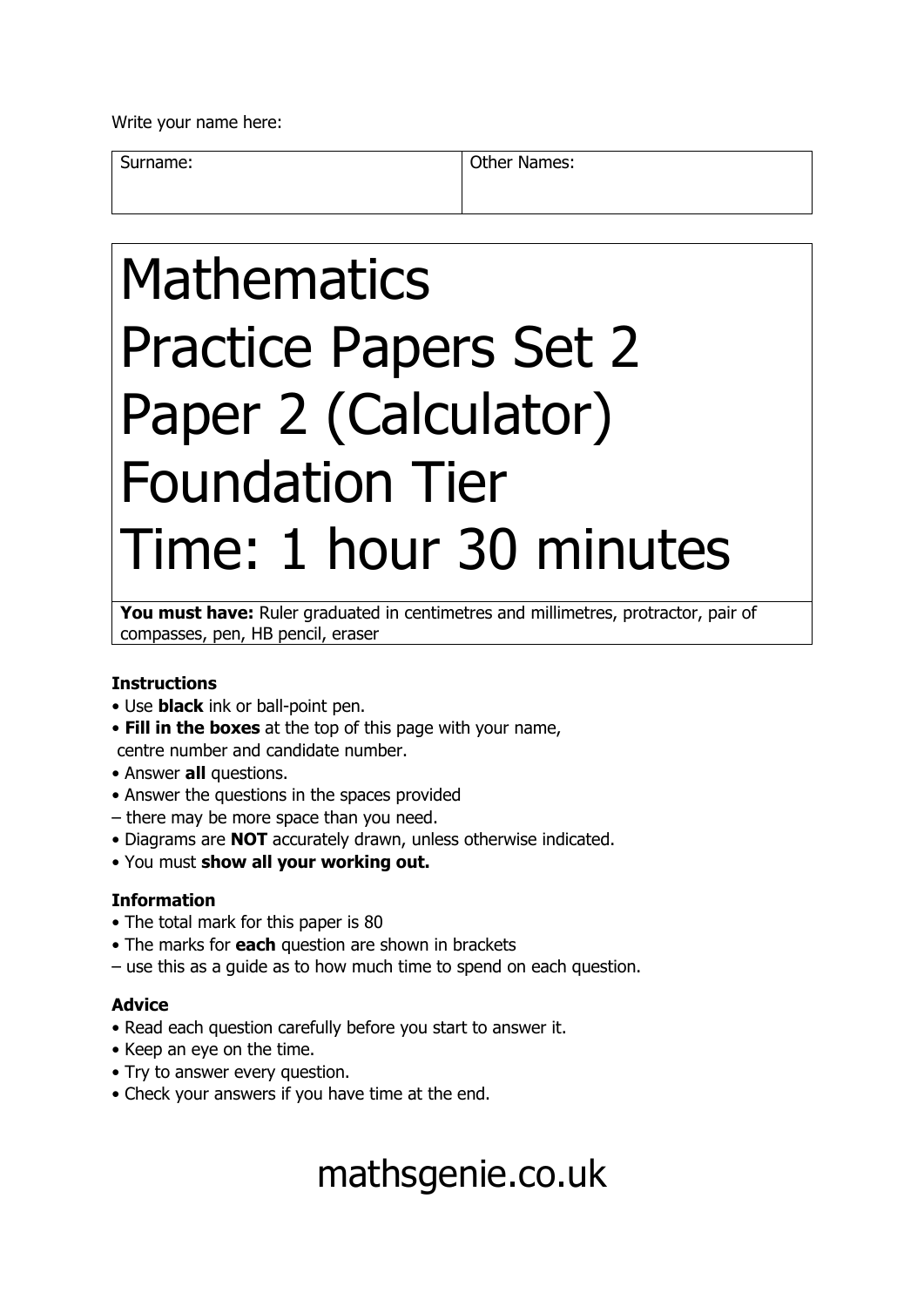|              | Answer ALL TWENTY questions.                                                                                   |
|--------------|----------------------------------------------------------------------------------------------------------------|
|              | Write your answers in the spaces provided.                                                                     |
|              | You must write down all the stages in your working.                                                            |
| $\mathbf{1}$ | One day, Robin recorded the number of people getting on his bus at each of six stops.<br>Here are his results. |
|              | 14<br>$\overline{4}$<br>8<br>11<br>12<br>10                                                                    |
|              | From these numbers, write down                                                                                 |
|              | (i) the odd number                                                                                             |
|              | (ii) the multiple of 3                                                                                         |
|              | (iii) the square number<br>                                                                                    |
|              | (iv) the factor of 30                                                                                          |
|              | (Total for Question 1 is 4 marks)                                                                              |
| 2            | (i) What percentage of this shape is shaded?                                                                   |
|              | $\frac{0}{0}$<br>(ii) Write your answer to part (i) as a decimal.                                              |
|              | (Total for Question 2 is 2 marks)                                                                              |
|              |                                                                                                                |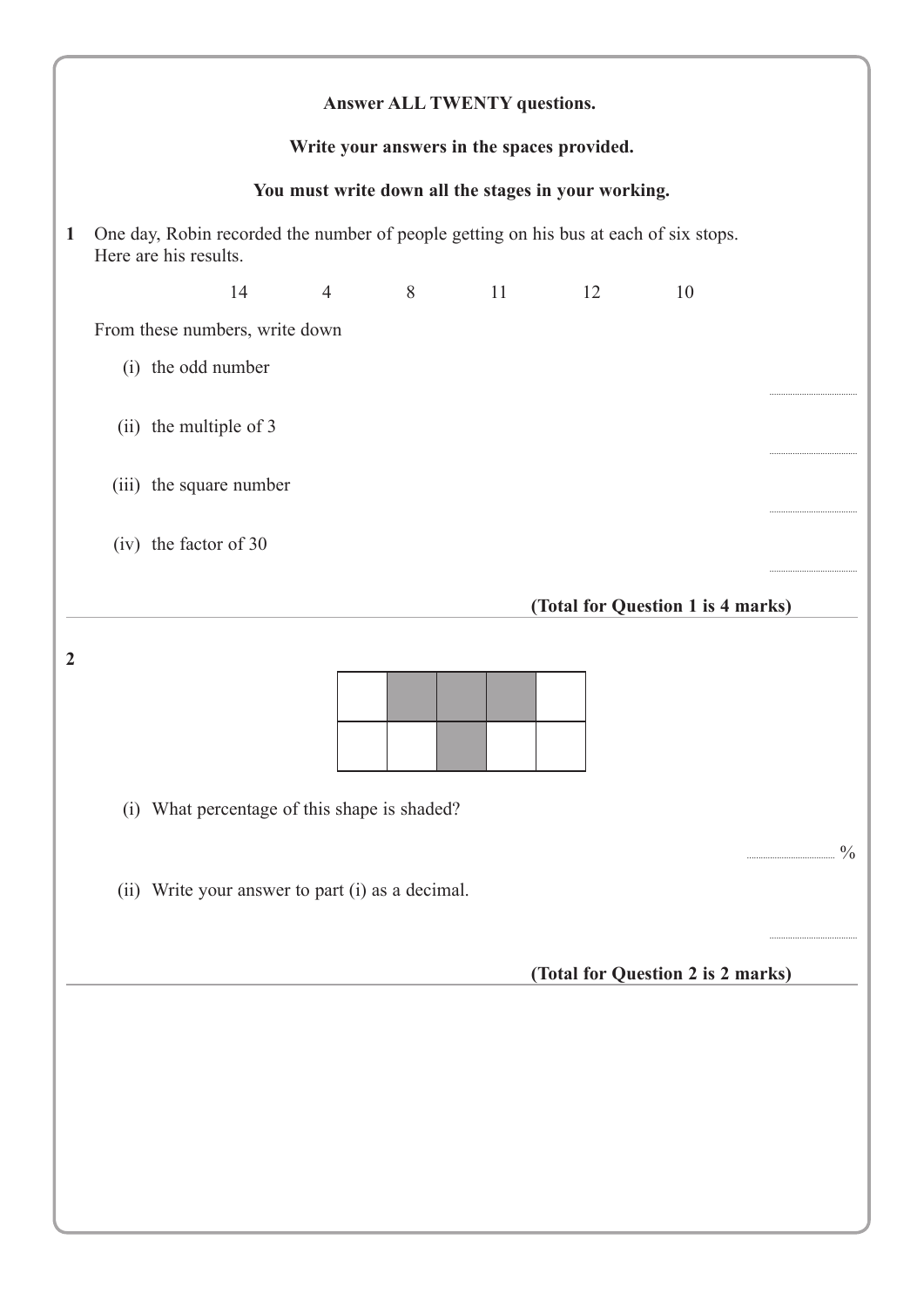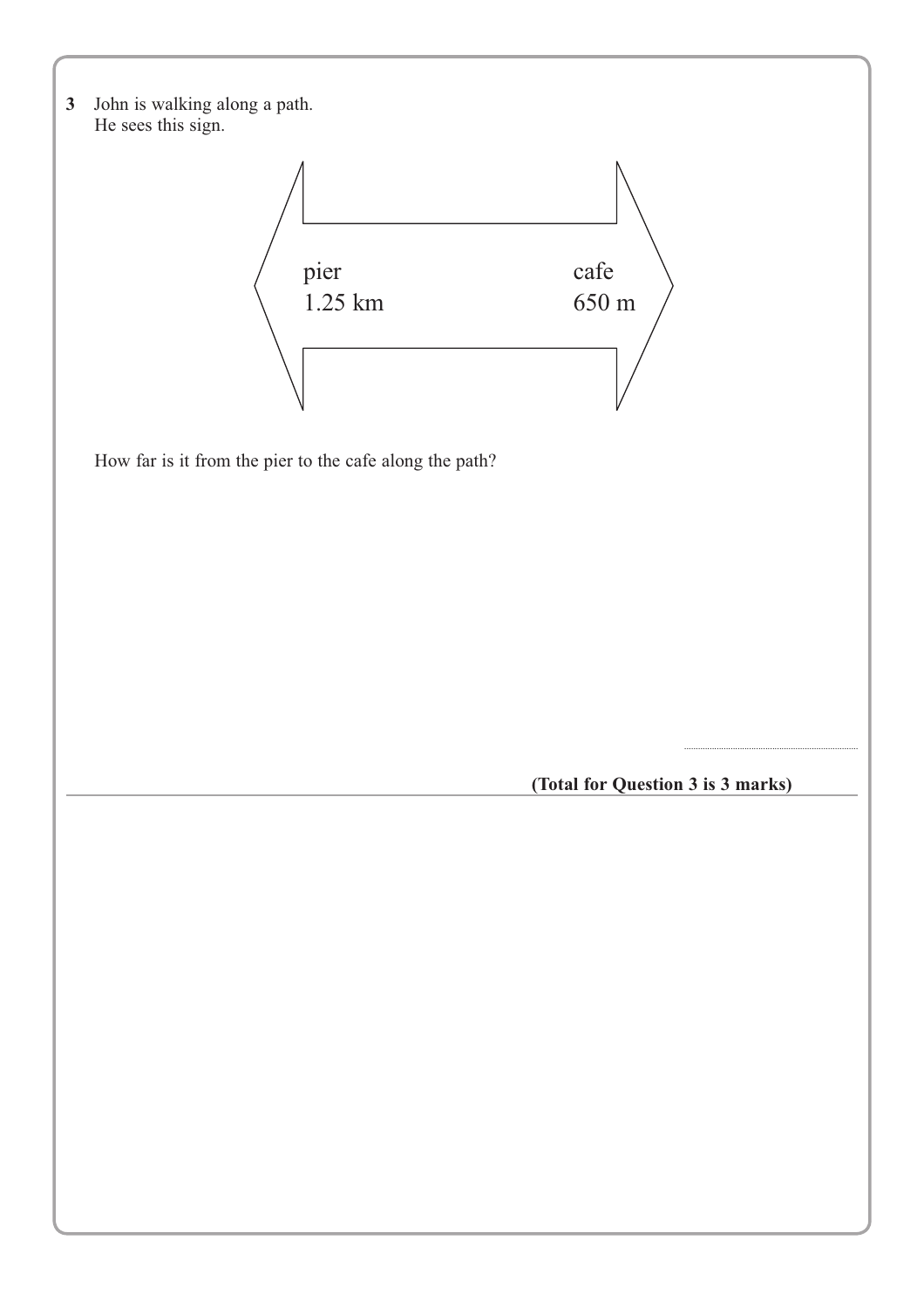**4** Brian makes egg cups. He makes 12 egg cups per hour.

Brian makes egg cups for  $4\frac{1}{2}$  hours each day, on 5 days of the week.

The egg cups are packed in boxes. 8 egg cups are packed into each box.

How many boxes are needed for all the egg cups Brian makes in 5 days?

 **(Total for Question 4 is 4 marks)**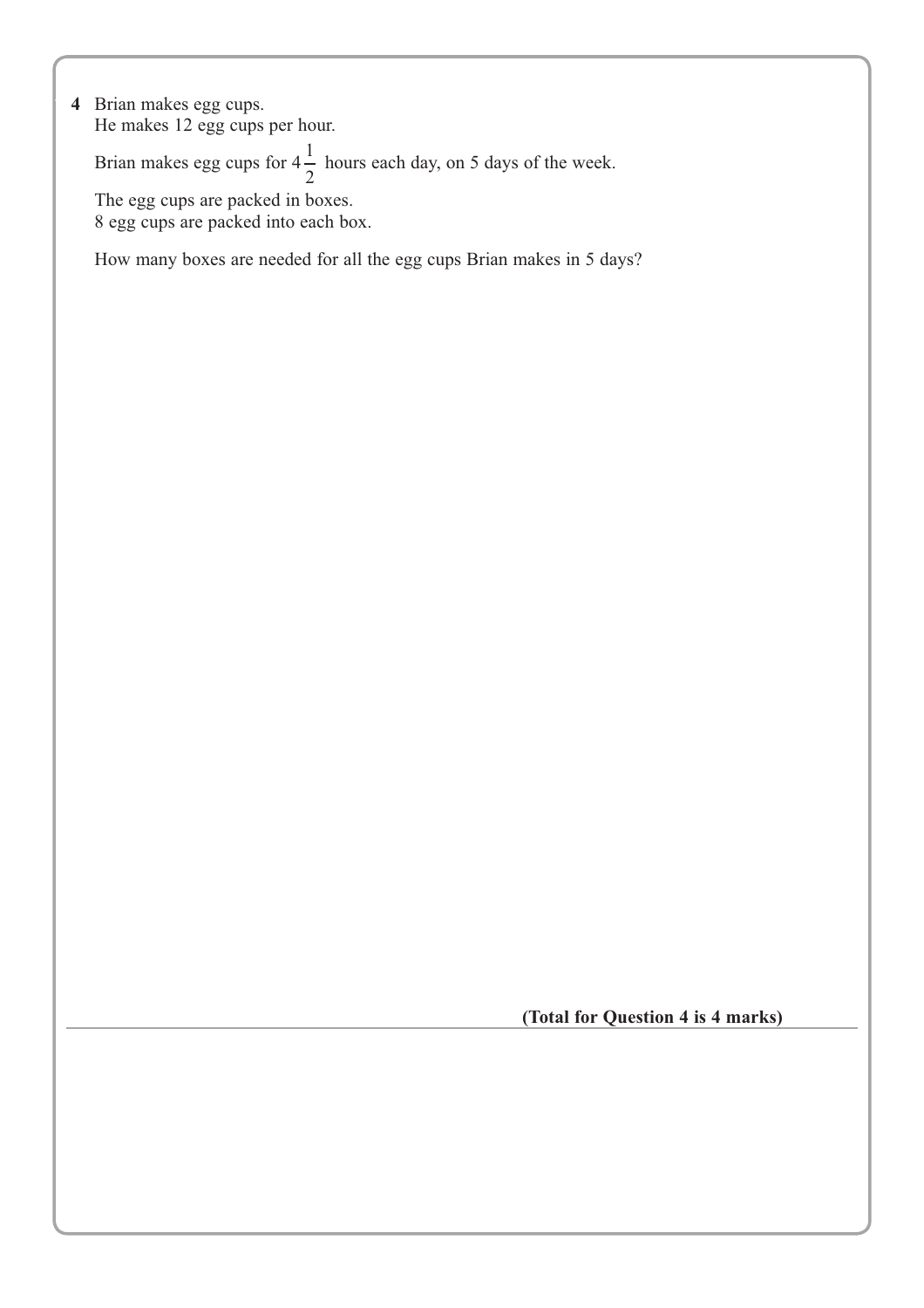| $\overline{5}$ | A film starts at 17 50<br>The film ends at 19 30 |                                   |
|----------------|--------------------------------------------------|-----------------------------------|
|                | (a) How long does the film last?                 |                                   |
|                |                                                  |                                   |
|                |                                                  |                                   |
|                |                                                  |                                   |
|                |                                                  |                                   |
|                |                                                  |                                   |
|                |                                                  |                                   |
|                |                                                  | (2)                               |
|                | Jackie buys some tickets to see the film.        |                                   |
|                | Each ticket costs £4.50                          |                                   |
|                | Jackie pays with two £20 notes.                  |                                   |
|                | Jackie gets £8.50 change.                        |                                   |
|                | (b) How many tickets did Jackie buy?             |                                   |
|                |                                                  |                                   |
|                |                                                  |                                   |
|                |                                                  |                                   |
|                |                                                  |                                   |
|                |                                                  |                                   |
|                |                                                  |                                   |
|                |                                                  |                                   |
|                |                                                  | (3)                               |
|                |                                                  | (Total for Question 5 is 5 marks) |
|                |                                                  |                                   |
|                |                                                  |                                   |
|                |                                                  |                                   |
|                |                                                  |                                   |
|                |                                                  |                                   |
|                |                                                  |                                   |
|                |                                                  |                                   |
|                |                                                  |                                   |
|                |                                                  |                                   |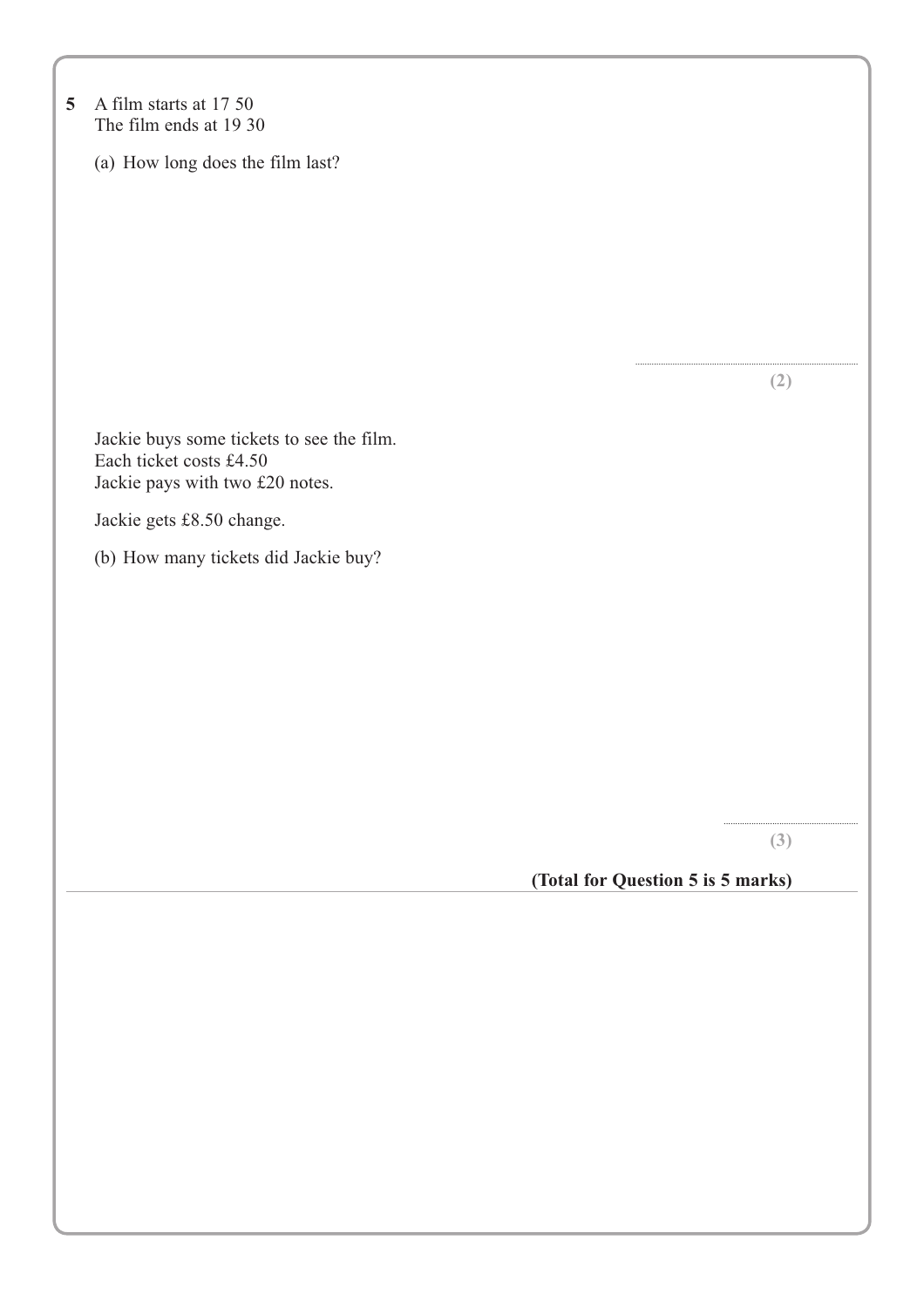**\*6** Lev counts the number of bicycles and the number of motorbikes he sees on each of five mornings.

The table shows his results.

|                   | Monday | <b>Tuesday</b> | Wednesday | <b>Thursday</b> | Friday |
|-------------------|--------|----------------|-----------|-----------------|--------|
| <b>Bicycles</b>   |        |                |           |                 |        |
| <b>Motorbikes</b> |        |                |           |                 |        |

Lev wants to compare this information.

On the grid, draw a suitable chart or diagram.

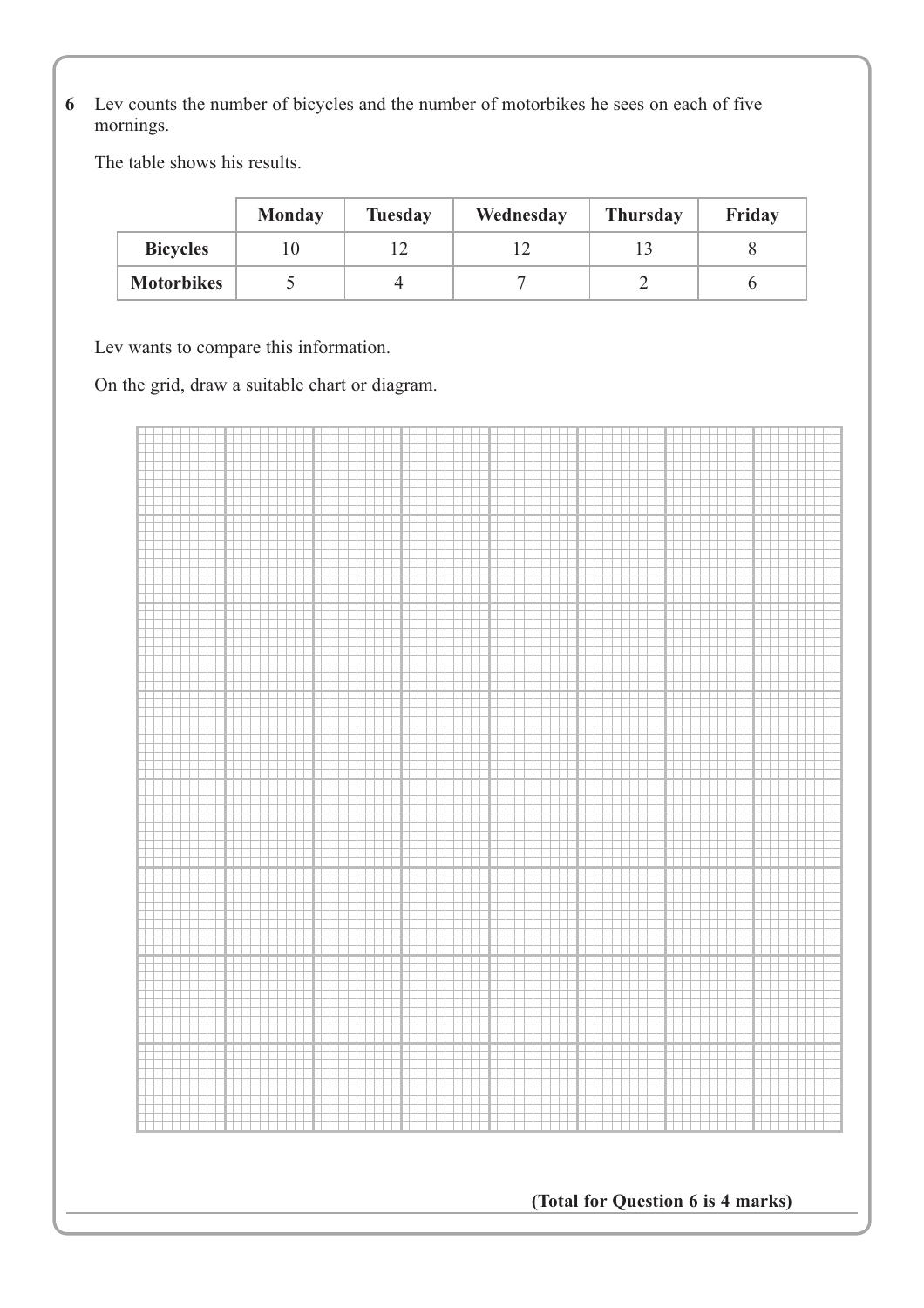**7** The table shows the temperatures at 2 pm in five French ski resorts. **Ski resort Temperature (°C)** Alpe d'Huez  $-5$ Risoul  $-2$ Tignes  $-8$ Meribel 3  $\Gamma$  – 1 (a) Which ski resort had the highest temperature? .............................................................................. **(1)** (b) Work out the difference in temperature between Alpe d'Huez and the ski resort with the lowest temperature.  $\circ$ C **(2)** By midnight, the temperature in Risoul had fallen by 14°C. (c) (i) Work out the temperature in Risoul at midnight.  $\rm ^{\circ}C$ (ii) Work out the length of time between 2 pm and midnight. .. hours **(3) (Total for Question 7 is 6 marks)**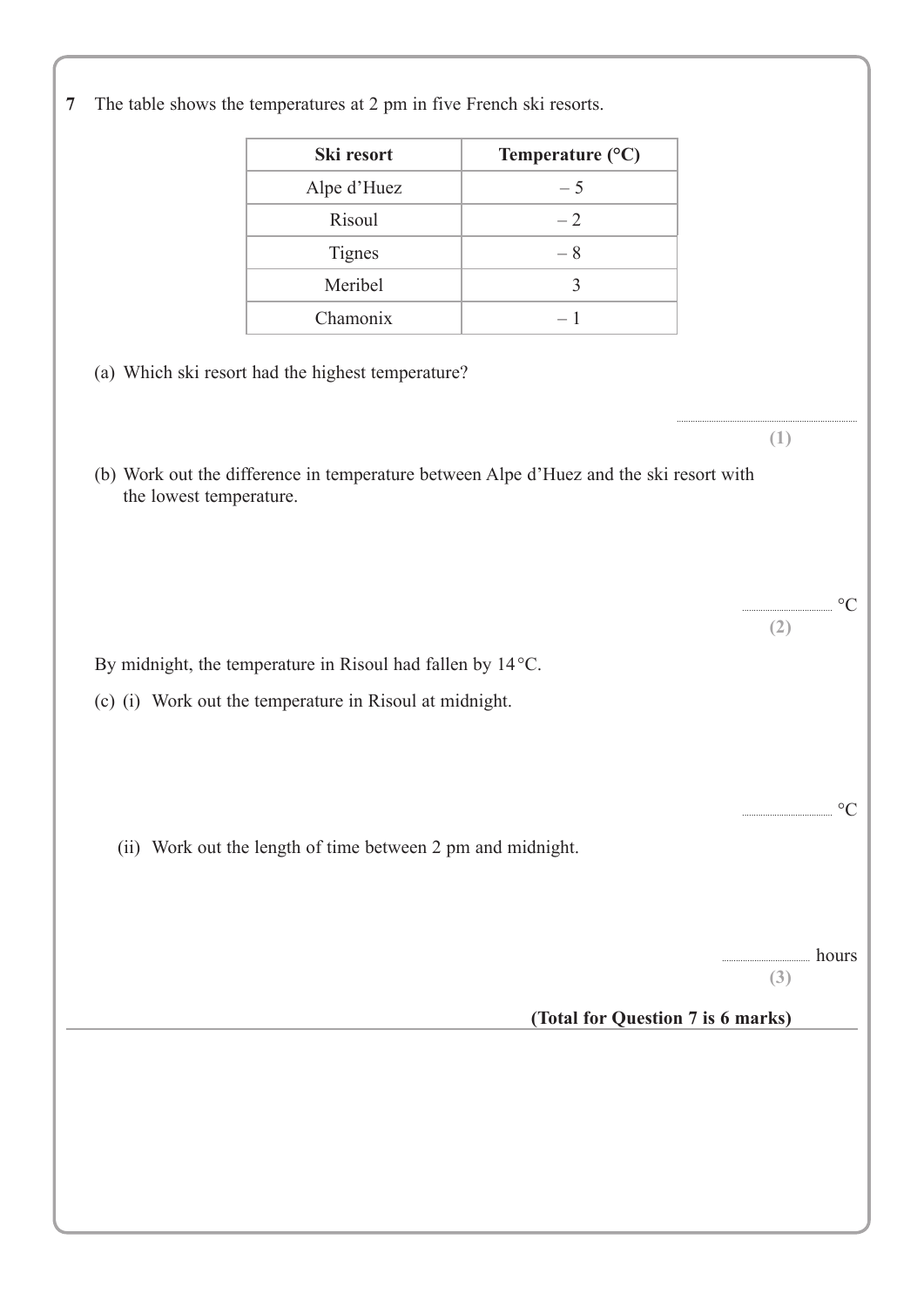| 3 euros                                                                                                                                            |     |
|----------------------------------------------------------------------------------------------------------------------------------------------------|-----|
| plus                                                                                                                                               |     |
| 2 euros for each kilometre travelled                                                                                                               |     |
| (a) Claude travelled 4 kilometres in a Budget Taxi.<br>What was the cost of Claude's journey?                                                      |     |
|                                                                                                                                                    |     |
|                                                                                                                                                    | €   |
|                                                                                                                                                    | (2) |
| (b) Bridgette travelled in a Budget Taxi.                                                                                                          |     |
| The cost was 35 euros.                                                                                                                             |     |
| How many kilometres did Bridgette travel?                                                                                                          |     |
|                                                                                                                                                    |     |
|                                                                                                                                                    |     |
|                                                                                                                                                    |     |
|                                                                                                                                                    | km  |
|                                                                                                                                                    | (2) |
|                                                                                                                                                    |     |
|                                                                                                                                                    |     |
| Economy Taxis use this rule to work out their cost, in euros $(\epsilon)$ , for taxi journeys.                                                     |     |
|                                                                                                                                                    |     |
| 8 euros                                                                                                                                            |     |
| plus<br>1 euro for each kilometre travelled                                                                                                        |     |
|                                                                                                                                                    |     |
| (c) Find the distance, in kilometres, for which the cost of a journey in a Budget Taxi is<br>the same as the cost of a journey in an Economy Taxi. |     |
|                                                                                                                                                    |     |
|                                                                                                                                                    |     |
|                                                                                                                                                    |     |
|                                                                                                                                                    |     |
|                                                                                                                                                    |     |
|                                                                                                                                                    |     |
|                                                                                                                                                    | km  |
|                                                                                                                                                    | (2) |
| (Total for Question 8 is 6 marks)                                                                                                                  |     |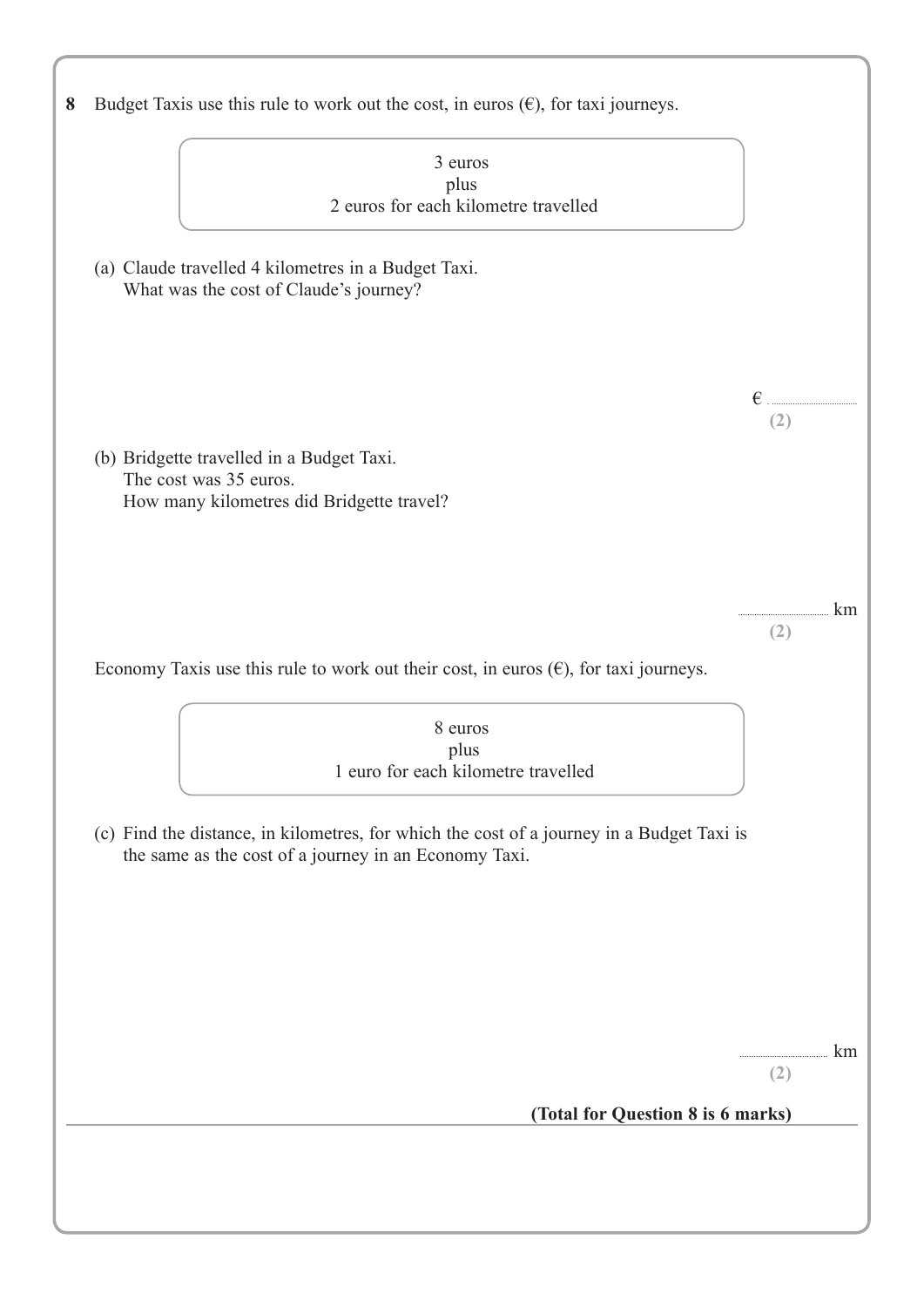

There are 80 litres of petrol in the petrol tank of car A. There are 16 gallons of petrol in the petrol tank of car B.

Which car has the most petrol in its petrol tank? You must show all your working.

**(Total for Question 9 is 3 marks)**

..........................................................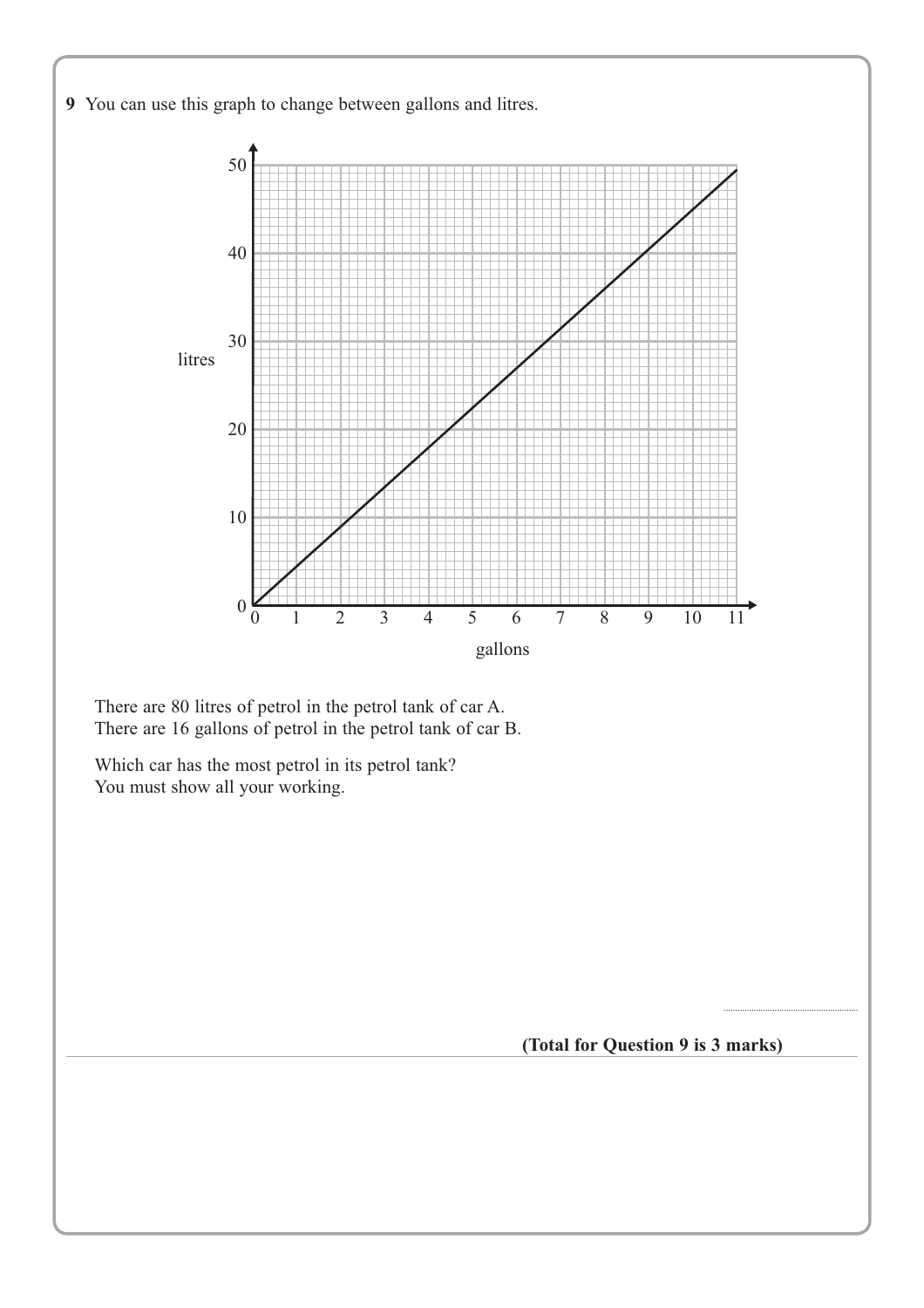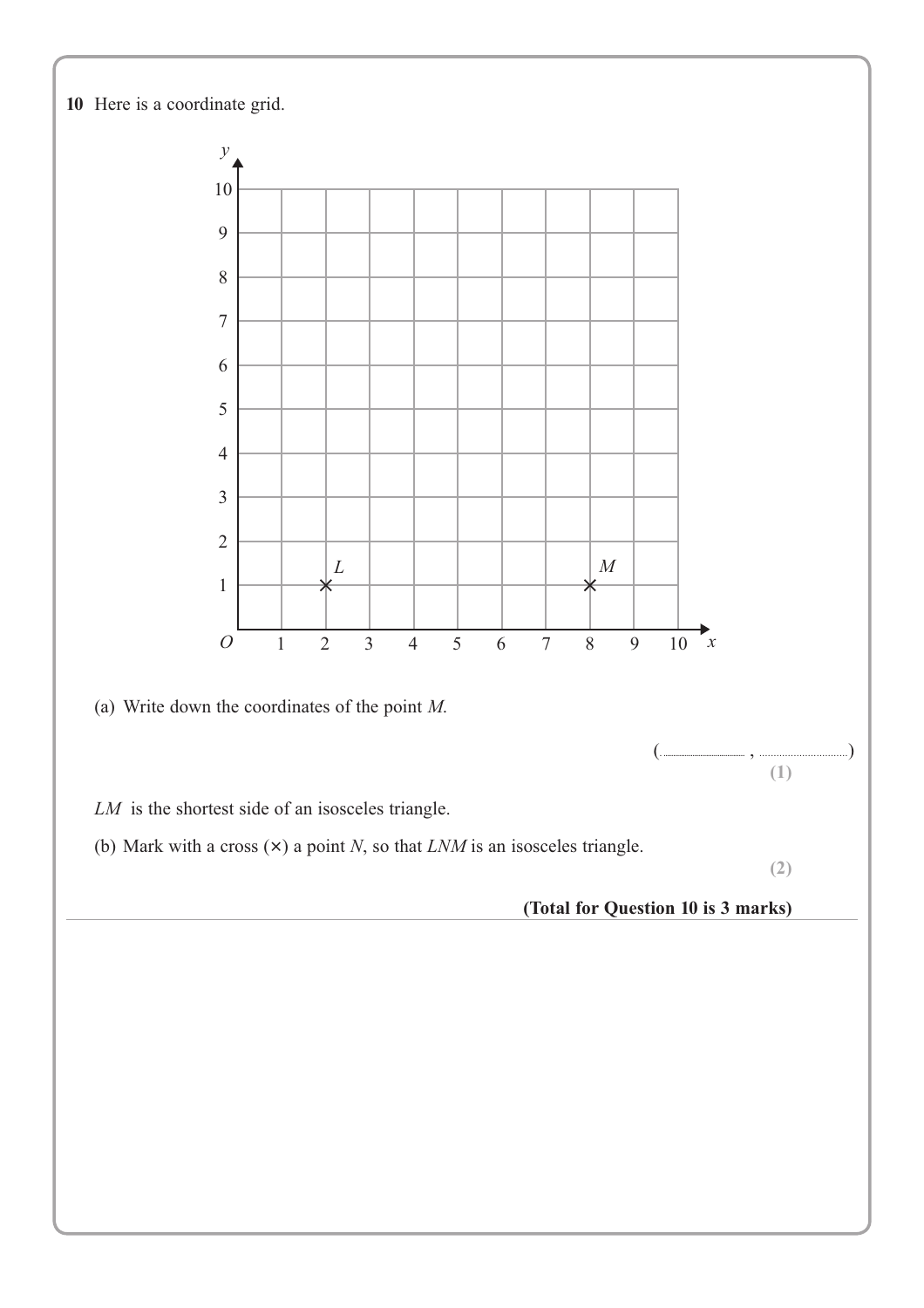| 11 (a) Expand and simplify $(2a-3)(2a+1)$ |                                    |
|-------------------------------------------|------------------------------------|
|                                           |                                    |
|                                           |                                    |
|                                           |                                    |
|                                           | (2)                                |
| (b) Factorise $9c^2d^2 - 24cd$            |                                    |
|                                           |                                    |
|                                           |                                    |
|                                           |                                    |
| (c) Factorise $100g^2 - 25h^2$            | (2)                                |
|                                           |                                    |
|                                           |                                    |
|                                           |                                    |
|                                           | (2)                                |
|                                           | (Total for Question 11 is 6 marks) |
|                                           |                                    |
|                                           |                                    |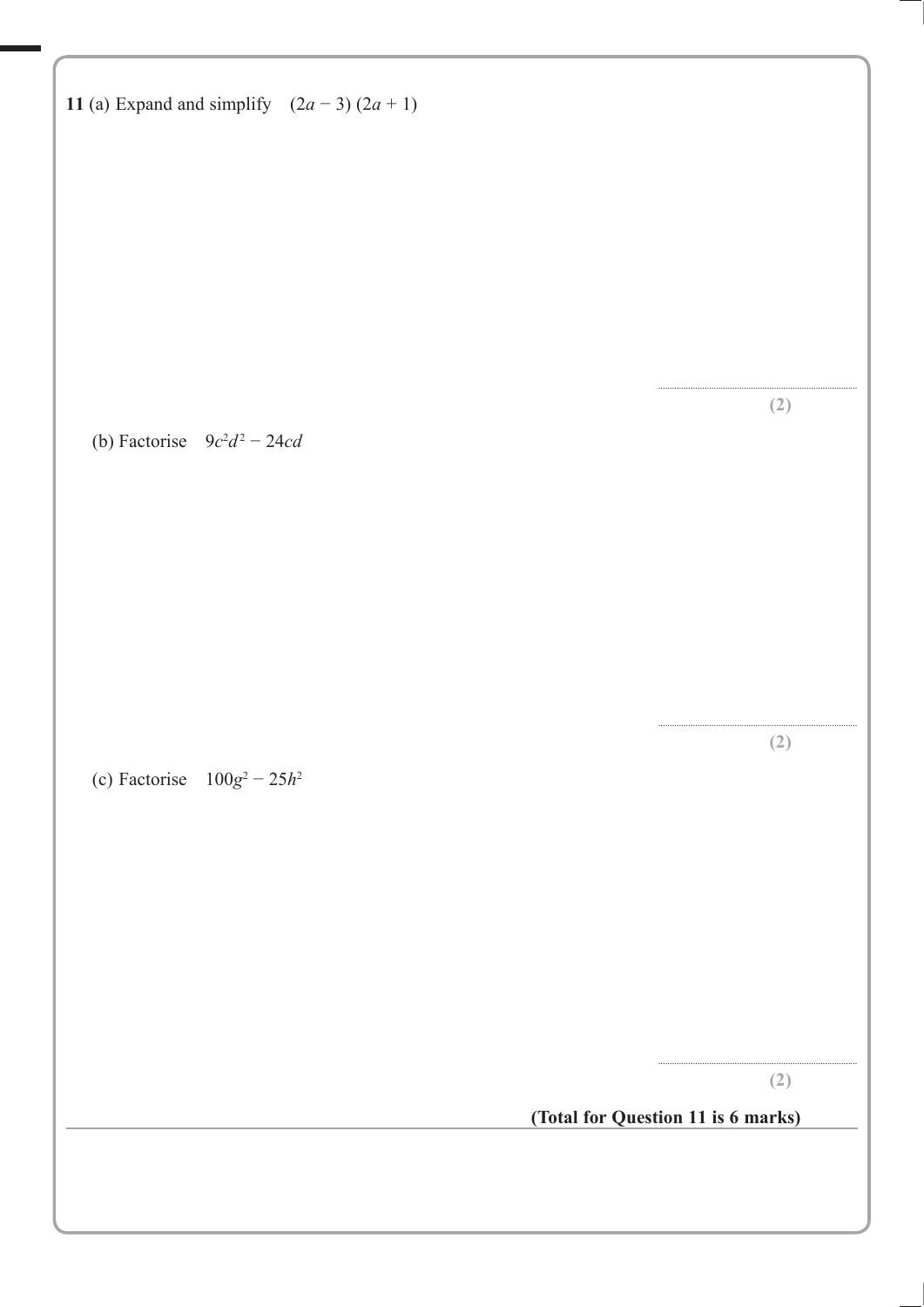| Temperature $(T^{\circ}C)$ | <b>Frequency</b> |
|----------------------------|------------------|
| $8 < T \leqslant 12$       |                  |
| $12 < T \leq 16$           | 8                |
| $16 < T \leqslant 20$      | 13               |
| $20 < T \leqslant 24$      | 21               |
| $24 < T \leqslant 28$      | 2                |
|                            |                  |

**12** The table gives information about the temperature,  $T$  °C, at noon in a town for 50 days.

(a) Write down the modal class interval.

(b) Calculate an estimate for the mean temperature.

.............................................................................. **(1)**

> $\cdot^{\circ}C$ **(4)**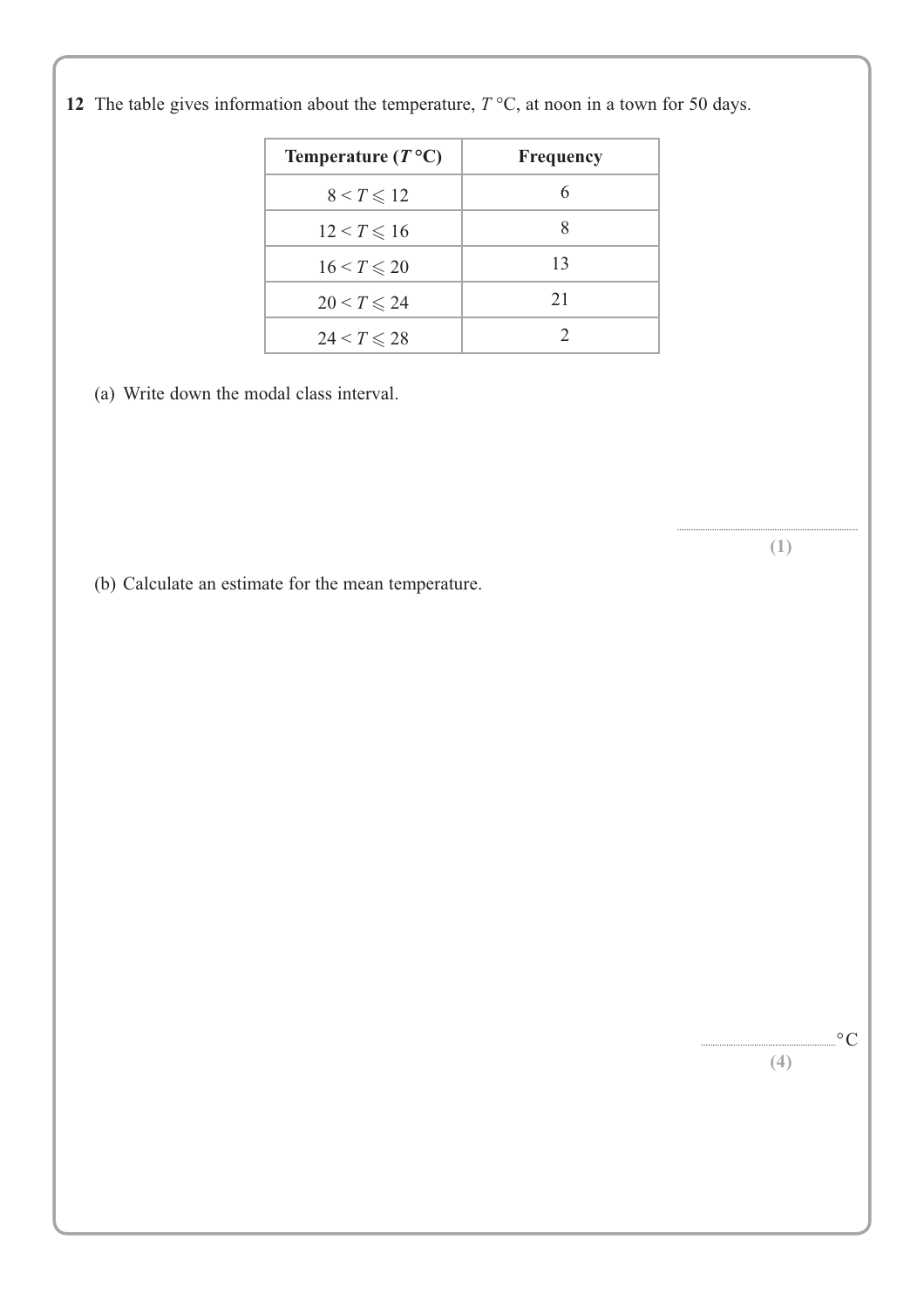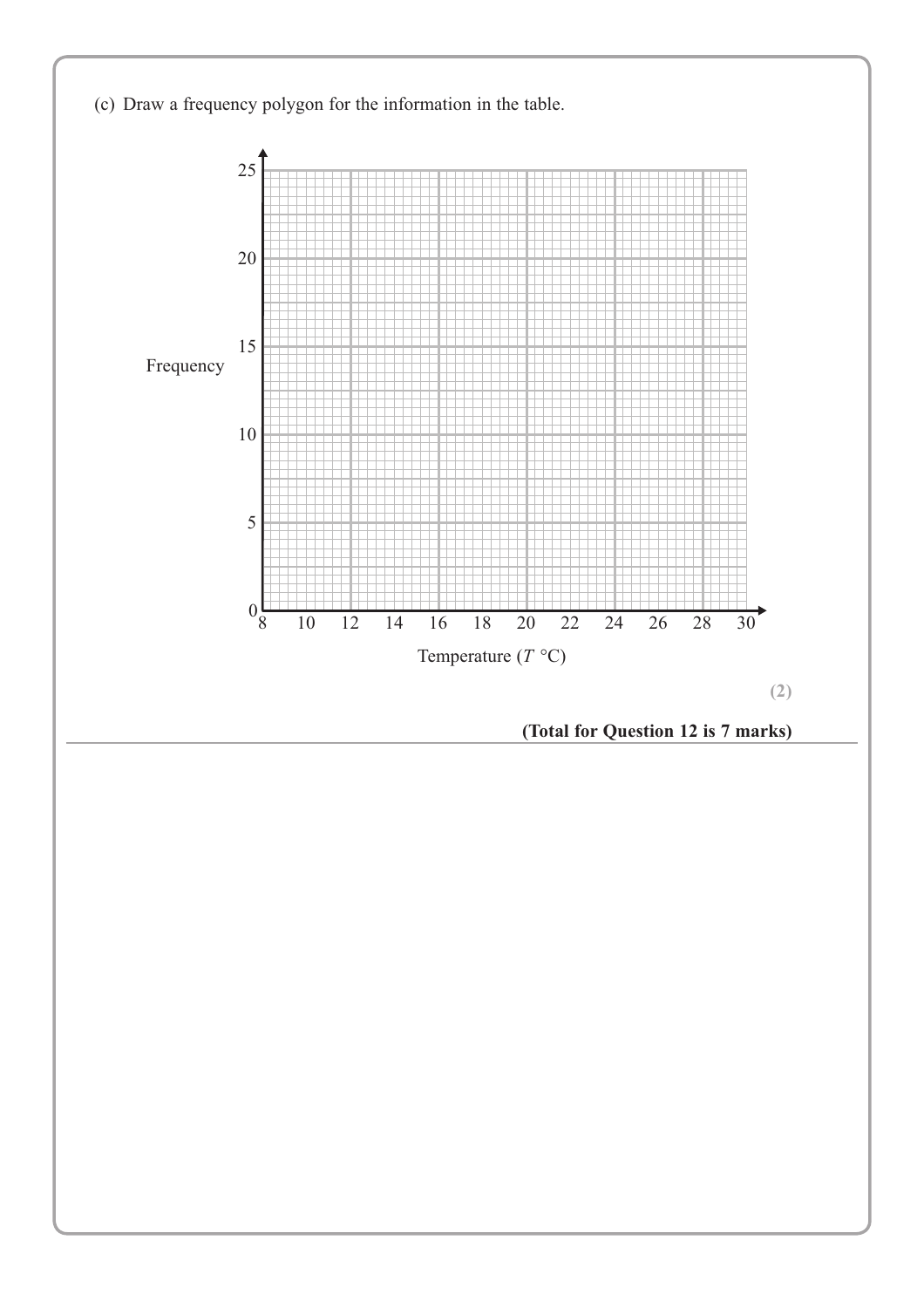**13** There are 130 adults at a language school. Each adult studies one of French or Spanish or German.

> 96 of the adults are women. 12 of the women study French. 73 of the adults study Spanish. 55 of the women study Spanish. 9 of the men study German.

How many of the adults study French?

**(Total for Question 13 is 4 marks)**

..........................................................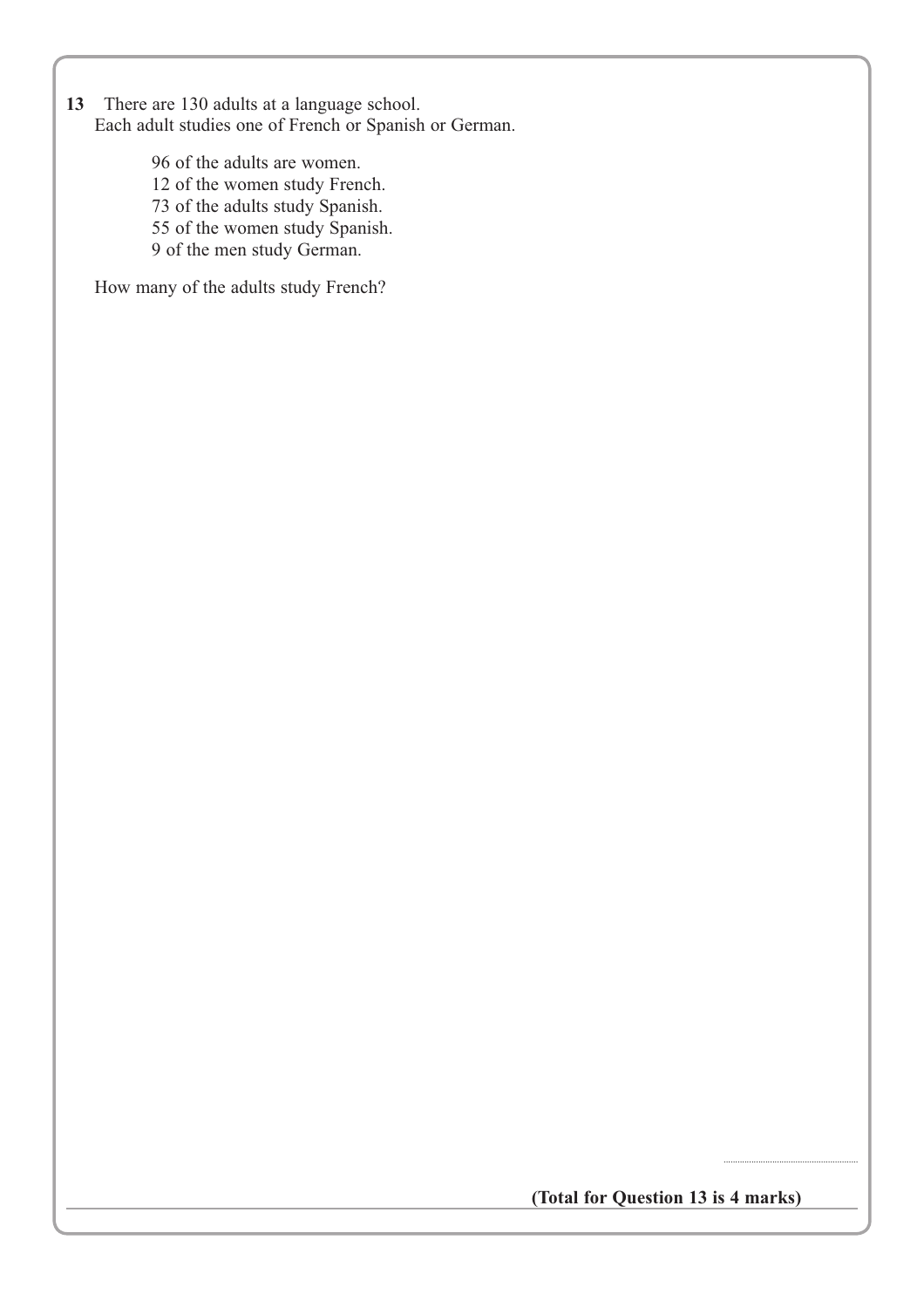**14** The same type of computer is sold in two shops.

#### **Computer World**

Beta computer

Normal price : £359

15% off normal price

### **Logic**

Beta computer

Pay £110 now and pay 12 instalments of £16.80 per month

What is the difference in the cost of a Beta computer in Computer World and the cost of a Beta computer in Logic?

You must show all your working.

 $f_{\perp}$ 

**(Total for Question 14 is 4 marks)**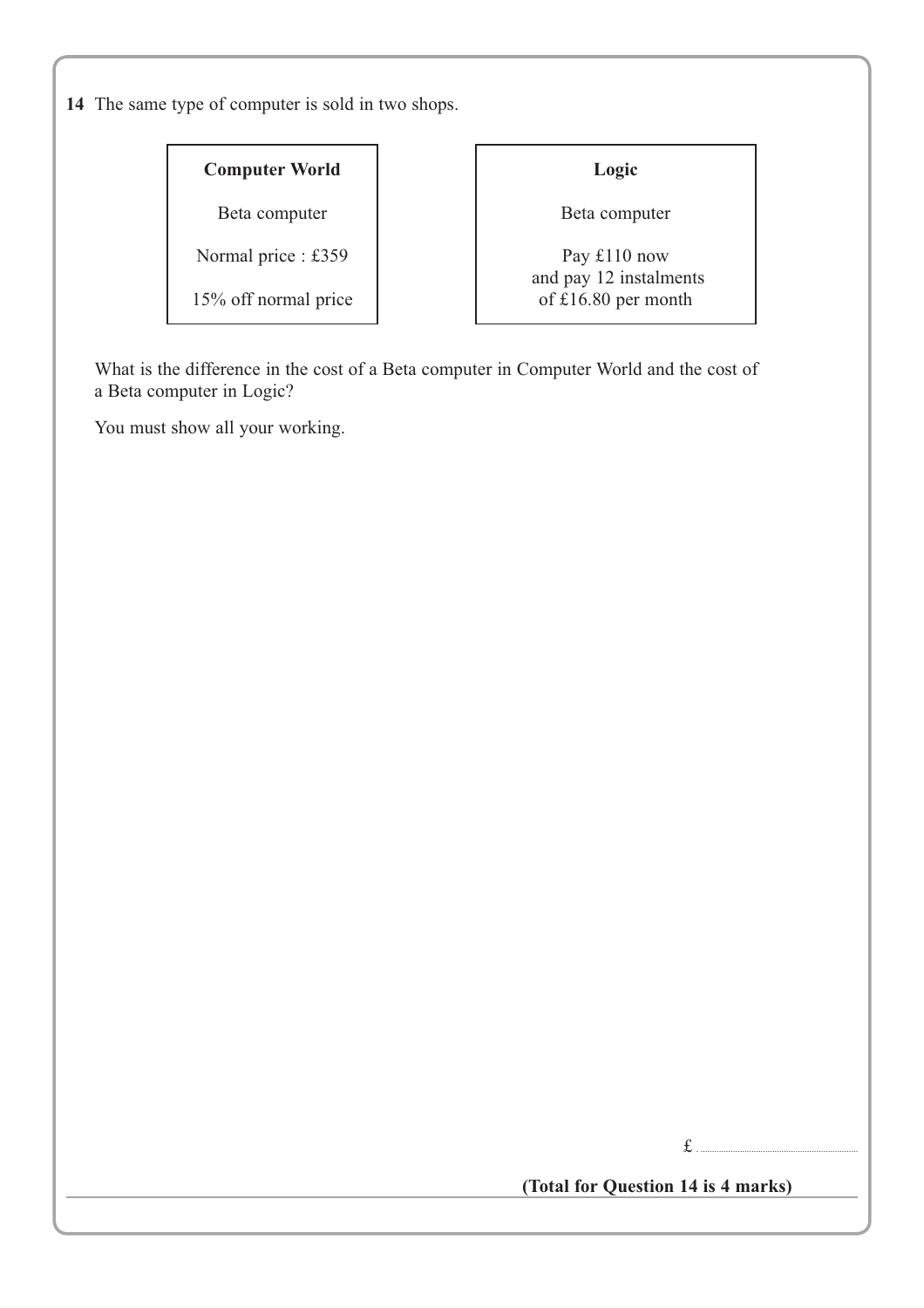| 15 A square hole is cut from a circular piece of card. |
|--------------------------------------------------------|
|--------------------------------------------------------|



**(Total for Question 16 is 3 marks)**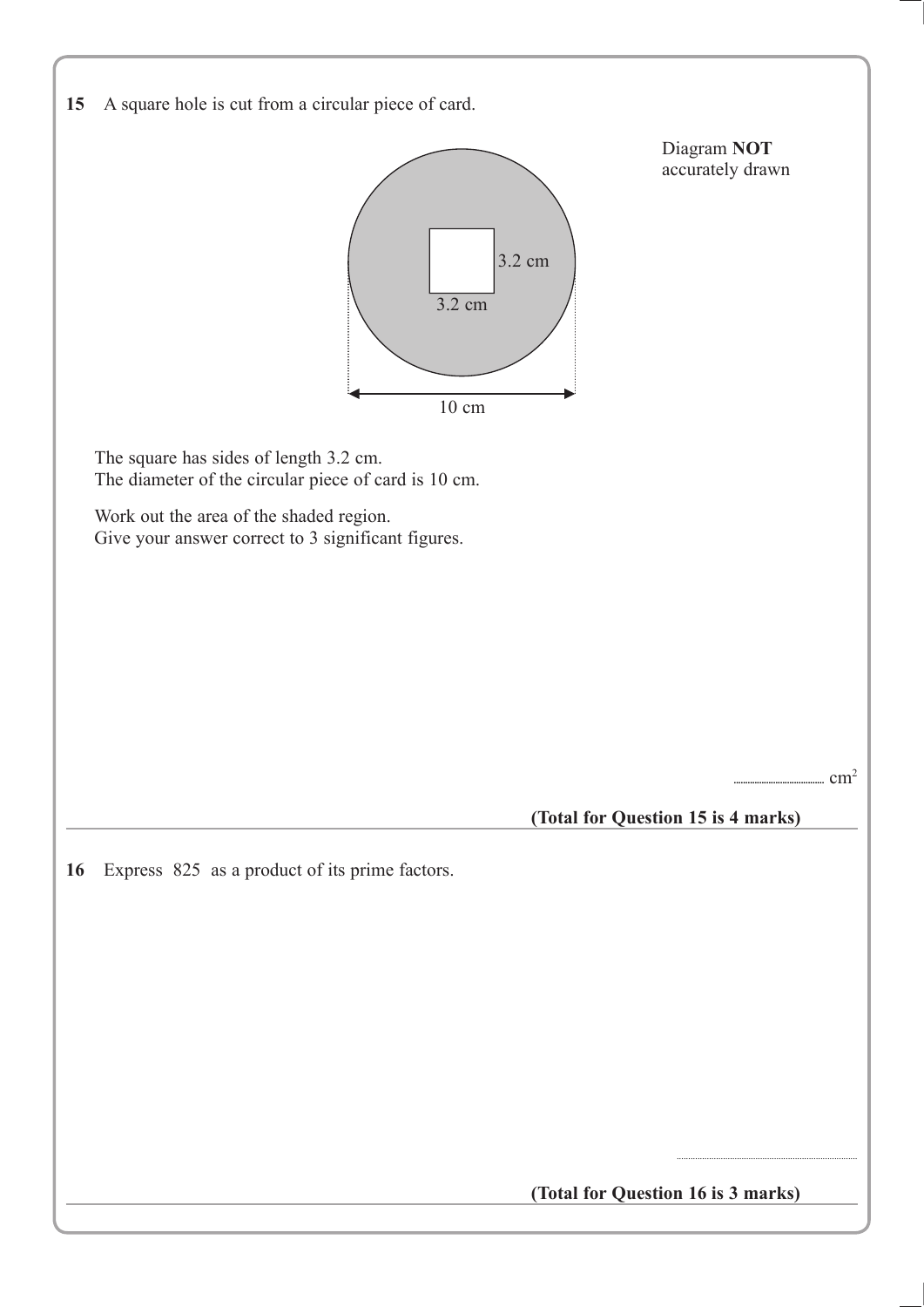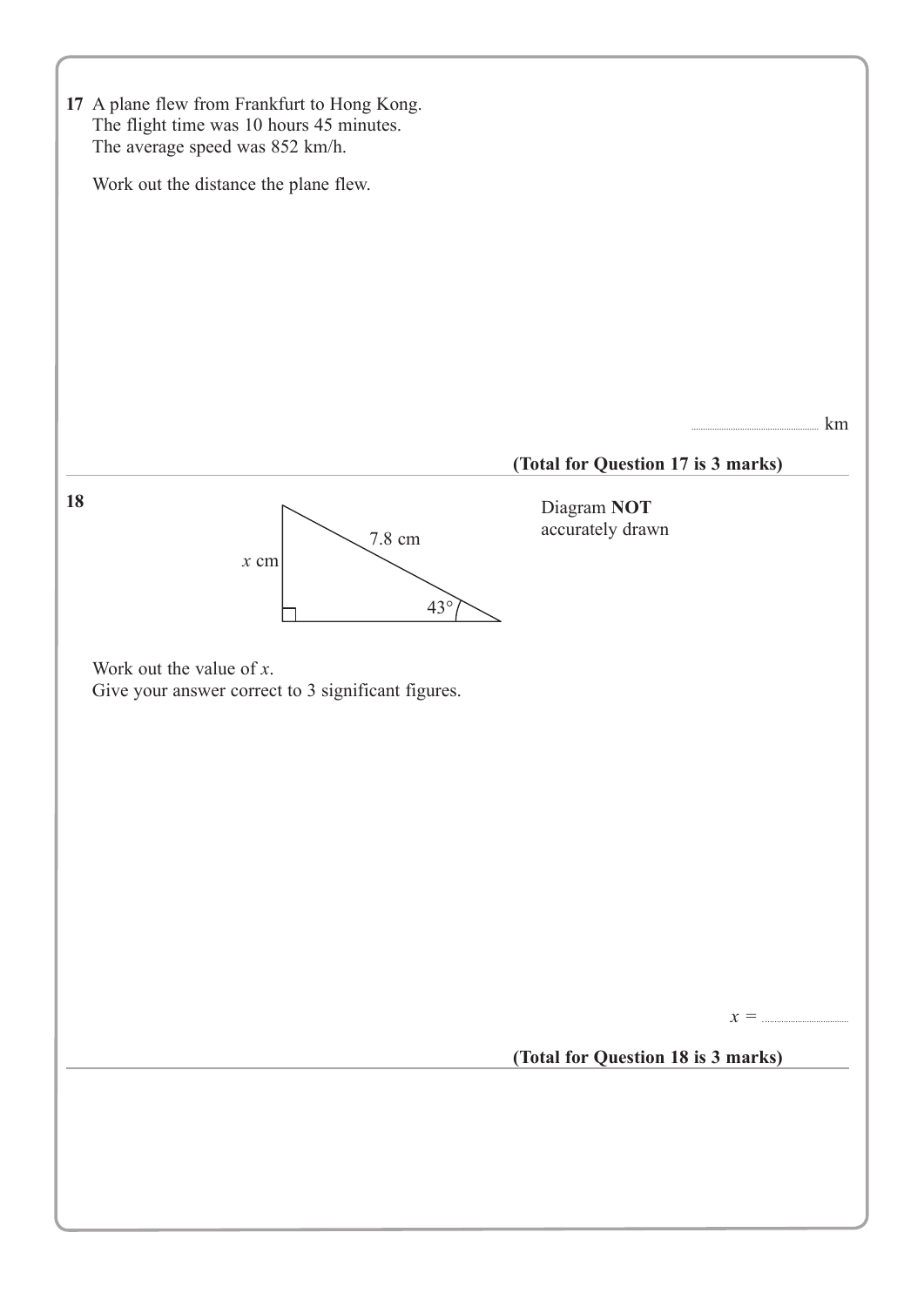**19** Ben goes on holiday to Hong Kong.

In Hong Kong, Ben sees a camera costing HK\$3179.55 In London, an identical camera costs £285

The exchange rate is  $£1 = HK$12.30$ 

Ben buys the camera in Hong Kong.

How much cheaper is the camera in Hong Kong than in London?

**(Total for Question 19 is 3 marks)**

..........................................................